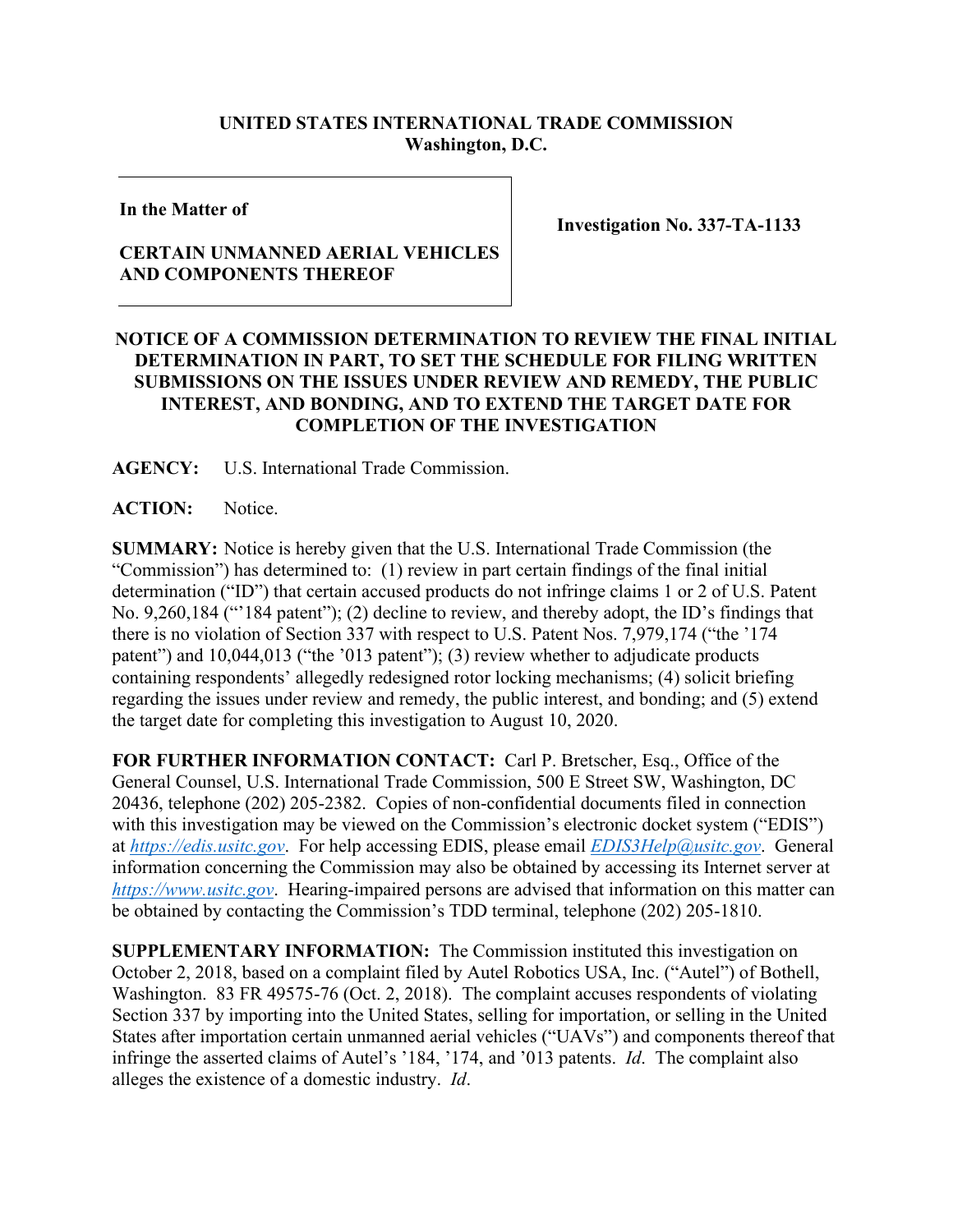The notice of investigation named the following respondents: SZ DJI Technology Co. Ltd. of Shenzhen, China; DJI Europe B.V. of Barendrecht, Netherlands; DJI Technology Inc. of Burbank, California; iFlight Technology Co., Ltd. of Hong Kong; DJI Baiwang Technology Co. Ltd. of Shenzhen, China; DJI Research LLC of Palo Alto, California; DJI Service LLC of Cerritos, California; and DJI Creative Studio LLC of Burbank, California (collectively, "DJI"). *Id*. The Office of Unfair Import Investigations is not a party to this investigation. *Id*.

On October 17, 2019, the Commission determined not to review Order No. 22, which partially terminated the investigation with respect to certain patent claims withdrawn by Autel. Order No. 22 (Sept. 30, 2019), *not rev'd*, Comm'n Notice (Oct. 17, 2019). The claims still at issue are claims 1, 2, and 5 of the '184 patent; claims 1, 7, 8, 14, and 17 of the '174 patent; and claims 1, 3-5, 8, 10, 13-16, 18, 22, or 23 of the '013 patent.

The presiding Chief Administrative Law Judge ("CALJ") held an evidentiary hearing on October 21-23, 2019. On March 2, 2020, the CALJ issued a final ID, finding a violation of Section 337 by way of infringement of the '184 patent but not the '174 or '013 patents. On March 9, 2020, the CALJ issued an errata which corrects a misstatement in the original ID regarding the '174 patent but does not change the ID's findings on infringement or violation. *See* Notice of Errata to Final Initial Determination (Mar. 9, 2020).

On March 16, 2020, the Commission determined to extend the target date for completion of this investigation to June 9, 2020. Comm'n Notice (Mar. 16, 2020). On March 16, 2020, the parties filed petitions for review of certain findings in the final ID, pursuant to Commission Rule 210.43(a) (19 CFR 210.43(a)). On March 24, 2020, the parties filed their respective petition responses, pursuant to Commission Rule 210.43(c) (19 CFR 210.43(c)).

On May 15, 2020, the Commission issued a notice soliciting public comments on the public interest factors, if any, that may be implicated if a remedy were to be issued in this investigation. Comm'n Notice (May 15, 2020); 85 FR 30735 (May 20, 2020). The Commission did not receive any comments from the public in response to its notice.

On May 29, 2020, counsel for DJI filed a letter with the Commission conveying four recent final written decisions by the Patent Trial and Appeal Board ("PTAB"), in which the PTAB invalidated certain challenged claims of the '184, '174, and '013 patents, including the claims asserted in this investigation.

Having reviewed the record in this investigation, including the final ID, the parties' petitions, and responses thereto, the Commission has determined to adopt certain findings and review other findings in the final ID, as follows:

(1) With regard to the '184 patent, the Commission has determined to review the ID's findings of infringement with respect to claims 1 and 2 but not claim 5. The Commission has determined not to review, and thereby adopts, the ID's findings that: (a) Respondents have satisfied both the technical and economic prongs of the domestic industry requirement; and (b) claims 1 and 2 are not invalid as anticipated or obvious.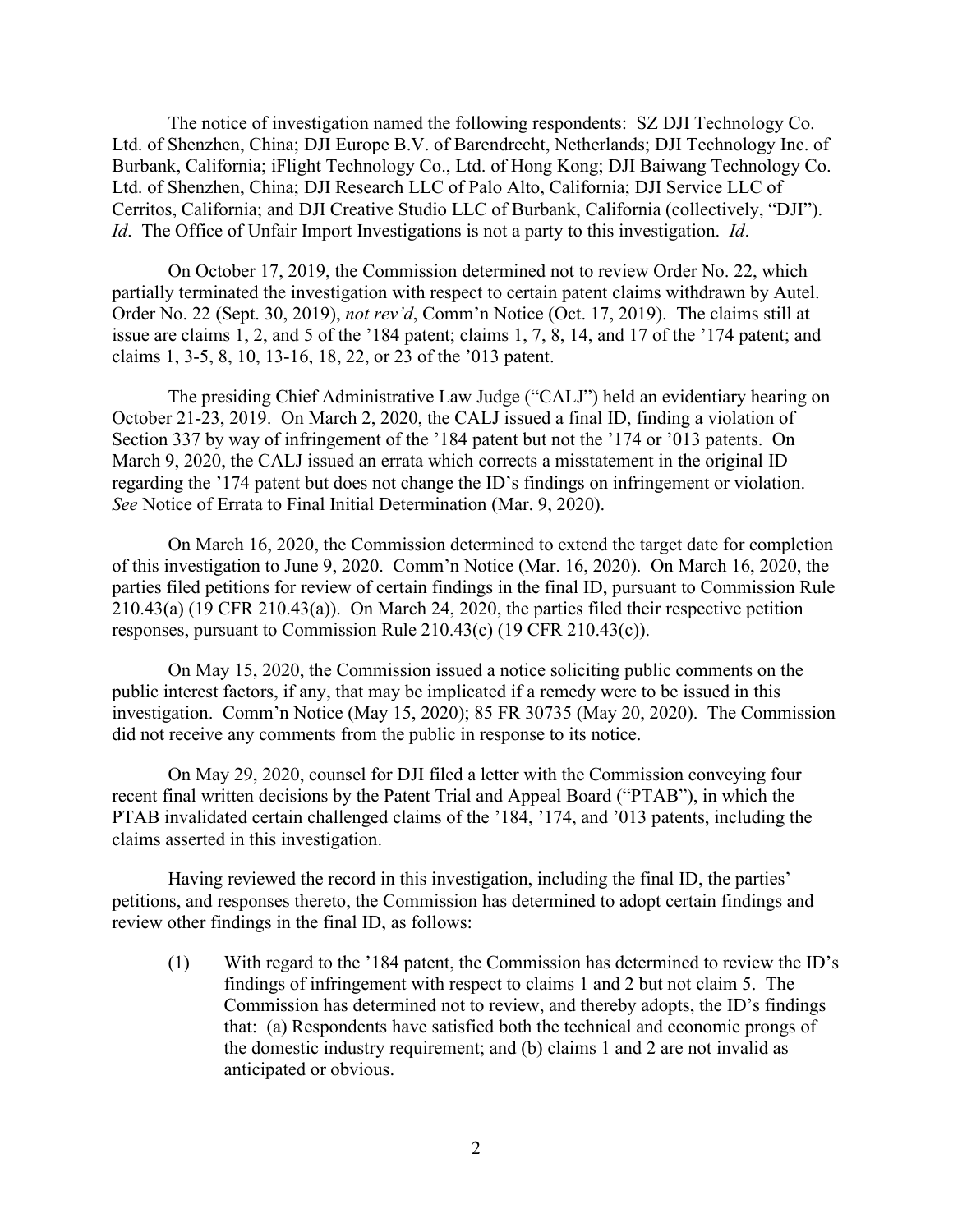- (2) The Commission has determined not to review, and thereby adopts, the ID's finding that there is no violation of Section 337 with respect to the '174 patent. .
- (3) The Commission has determined not to review, and thereby adopts, the ID's finding that there is no violation of Section 337 with respect to the '013 patent.
- (4) The Commission has determined to review the ID's decision not to adjudicate DJI's redesigned rotor locking mechanisms. The Commission has determined not to review the ID's decision not to adjudicate DJI's redesigned battery latching mechanisms, which implicates only the '013 patent.
- (5) The Commission has determined not to review the ID with respect to any allegedly inconsistent statements Autel made before the Patent Trial and Appeal Board.

The parties are asked to provide additional briefing on the following issues under review. For each argument presented, the parties' submissions should include whether and how that argument was presented and preserved in the proceedings before the CALJ, in conformity with the CALJ's Ground Rules (Order No. 2), with citations to the record.

- (A) Please discuss what, if any, effect the final written decision of the PTAB (attached to Respondents' letter to the Commission of March 29, 2020) finding the claims of the '184 patent unpatentable has on the Commission's present investigation with respect to the accused products and the '184 patent, including any impact on the issuance of relief.
- (B) Please discuss whether and to what extent the PTAB's final written decision impacts Respondents' request to adjudicate its redesigned rotor locking assemblies for a determination as to whether they infringe the '184 patent, including Respondents' request for a remand to the ALJ for further proceedings.
- (C) Please identify each redesigned product (or each redesigned component of a product) for which Respondents seek adjudication as to the '184 patent.
- (D) For each redesigned product (or each redesigned component of a product) for which Respondents seek adjudication as to the '184 patent, please identify the following information:
	- (i) what discovery was provided or took place and when in relation to the deadline for the close of fact discovery and expert discovery; and
	- (ii) whether and to what extent the discovery addresses whether each redesigned product or redesigned component: (a) has been imported; (b) is fixed in design; and (c) infringes the asserted claims of the '184 patent.
- (E) Regarding the Phantom 4 Pro and Inspire products, explain whether the structures on the rotors identified by Autel fall under the plain and ordinary meaning of "lugs," and whether the structures on the driveshaft fall under the plain and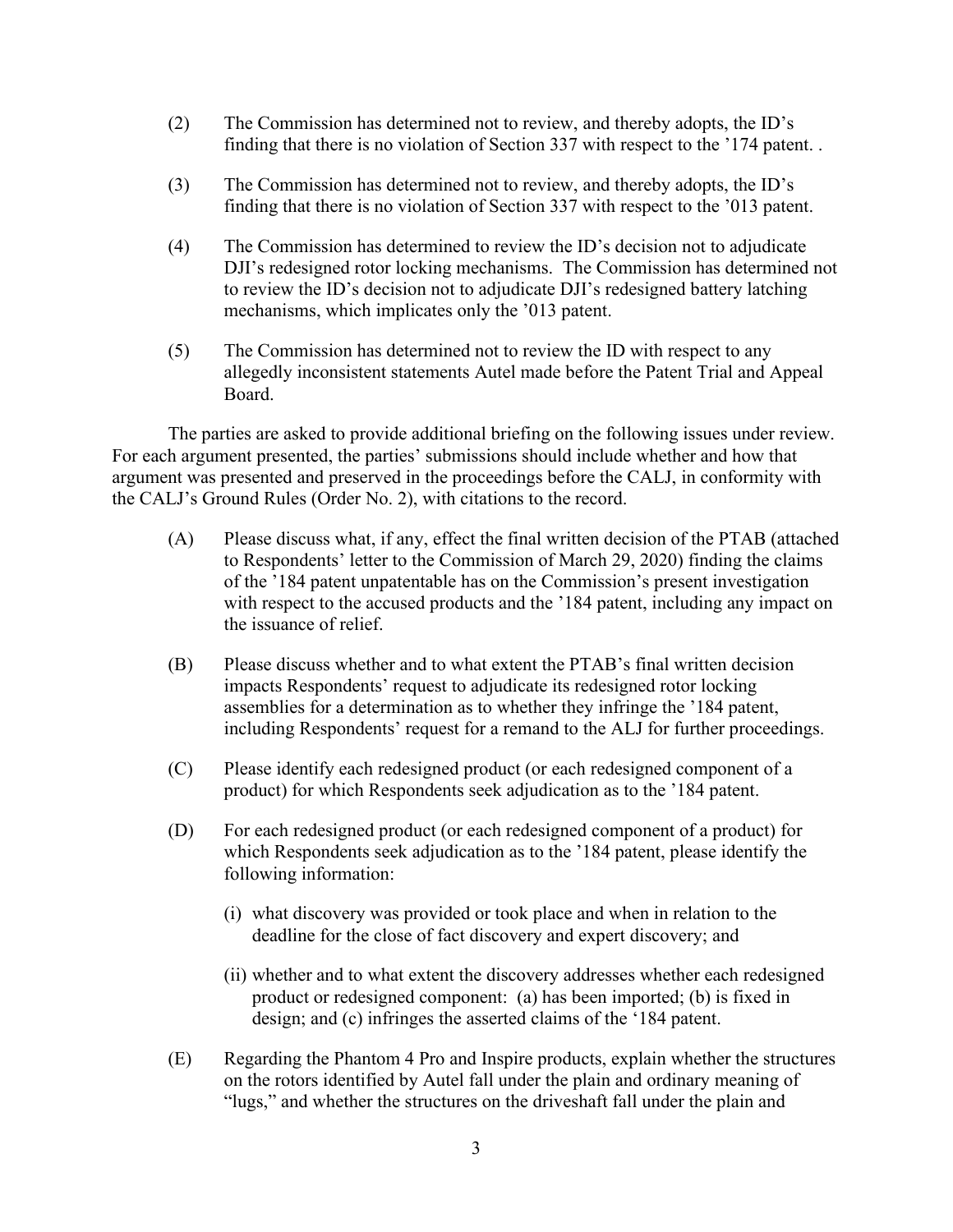ordinary meaning of "notches," pursuant to claim 1 of the '184 patent. Explain whether the so-called "notches" identified by Autel are "configured to engage" the so-called "lugs" to secure the rotors as required by claim 1, and if so, how.

(F) Explain whether the Phantom 4 Pro's and Inspire's counterclockwise-rotating rotors have "lugs with a configuration that is different than the configuration of the lugs" on its clockwise-rotating rotors, as required by claim 2 of the '184 patent.

The parties are requested to brief only the discrete issues identified above, with reference to the applicable law and evidentiary record. The parties are not to brief any other issues on review, which have already been adequately presented in the parties' previous filings.

The Commission has also determined to extent the target date to August 10, 2020**.**

In connection with the final disposition of this investigation, the statute authorizes issuance of : (1) an order that could result in the exclusion of the subject articles from entry into the United States, and/or (2) cease-and-desist orders that could result in the respondents being required to cease and desist from engaging in unfair acts in the importation and sale of such articles. Accordingly, the Commission is interested in receiving written submissions that address the form of remedy, if any, that should be ordered. If a party seeks exclusion of an article from entry into the United States for purposes other than entry for consumption, the party should so indicate and provide information establishing that activities involving other types of entry either are adversely affecting it or likely to do so. For background, *see Certain Devices for Connecting Computers via Telephone Lines*, Inv. No. 337-TA-360, USITC Pub. No. 2843, Comm'n Op. at 7- 10 (December 1994).

The statute requires the Commission to consider the effects of any remedy upon the public interest. The public interest factors the Commission will consider include the effect that an exclusion order and/or cease-and-desist order would have on: (1) the public health and welfare; (2) competitive conditions in the U.S. economy; (3) U.S. production of articles that are like or directly competitive with those that are subject to investigation; and (4) U.S. consumers. The Commission is therefore interested in receiving written submissions that address the aforementioned public interest factors in the context of this investigation.

If the Commission orders some form of remedy, the U.S. Trade Representative, as delegated by the President, has 60 days to approve, disapprove, or take no action on the Commission's action. *See* Presidential Memorandum of July 21, 2005. 70 FR 43251 (July 26, 2005). During this period, the subject articles would be entitled to enter the United States under bond, in an amount determined by the Commission and prescribed by the Secretary of the Treasury. The Commission is therefore interested in receiving submissions concerning the amount of the bond that should be imposed if a remedy is ordered.

**WRITTEN SUBMISSIONS:** Parties to this investigation are requested to file written submissions on the issue identified above in this notice. In addition, the parties, interested government agencies, and any other interested parties are requested to file written submissions on the issues of remedy, the public interest, and bonding. Such initial submissions should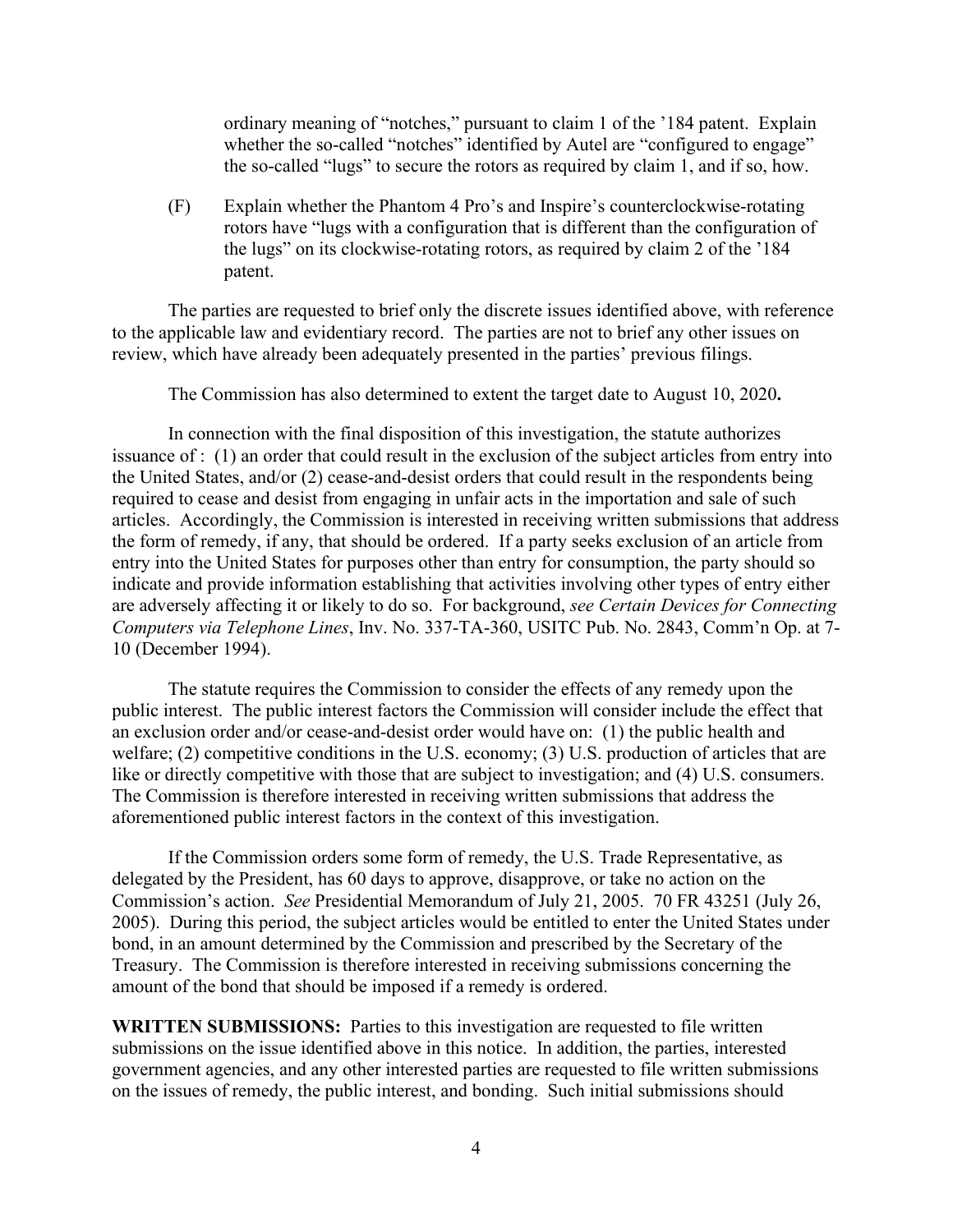include views on the recommended determination by the CALJ on remedy and bonding. Explain whether your views on public interest or bonding would differ if the redesigned products (or redesigned components of a product) put forward by Respondents were excluded from any remedy.

In its initial submission, Complainant is requested to identify the remedy sought and to submit proposed remedial orders for the Commission's consideration. Complainant is also requested to state the date that the '184 patent expires and the HTSUS subheadings under which the accused products are imported. Complainant is further requested to supply the names of known importers of the Respondents' products at issue in this investigation. Complainant is also requested to identify and explain, from the record, articles that it contends are "components of" the subject products, and thus potentially covered by the proposed remedial orders, if imported separately from the subject products. *See* 85 FR at 10725. Failure to provide this information may result in waiver of any remedy directed to "components of" the subject products, in the event any violation may be found.

The parties' written submissions and proposed remedial orders must be filed no later than the close of business on **June 24, 2020**. Reply submissions must be filed no later than the close of business on **July 1, 2020**. Opening submissions are limited to 40 pages. Reply submissions are limited to 35 pages. No further submissions on any of these issues will be permitted unless otherwise ordered by the Commission.

Persons filing written submissions must file the original document electronically on or before the deadlines stated above. The Commission's paper filing requirements in 19 CFR 210.4(f) are currently waived. 85 *Fed. Reg.* 15798 (Mar. 19, 2020). Submissions should refer to the investigation number ("Inv. No. 337-TA-1133") in a prominent place on the cover page and/or first page. (*See Handbook for Electronic Filing Procedures, <https://www.usitc.gov/documents/> handbook\_on\_filing\_procedures.pdf.*). Persons with questions regarding filing should contact the Secretary (202-205-2000).

Any person desiring to submit a document to the Commission in confidence must request confidential treatment. All such requests should be directed to the Secretary to the Commission and must include a full statement of the reasons why the Commission should grant such treatment. *See* 19 CFR 201.6. Documents for which confidential treatment by the Commission is properly sought will be treated accordingly. All information, including confidential business information and documents for which confidential treatment is properly sought, submitted to the Commission for purposes of this Investigation may be disclosed to and used: (i) By the Commission, its employees and Offices, and contract personnel (a) for developing or maintaining the records of this or a related proceeding, or (b) in internal investigations, audits, reviews, and evaluations relating to the programs, personnel, and operations of the Commission including under 5 U.S.C. Appendix 3; or (ii) by U.S. government employees and contract personnel, solely for cybersecurity purposes. All contract personnel will sign appropriate nondisclosure agreements. All non-confidential written submissions will be available for public inspection at the Office of the Secretary and on EDIS.

The Commission voted to approve these determinations on June 9, 2020.